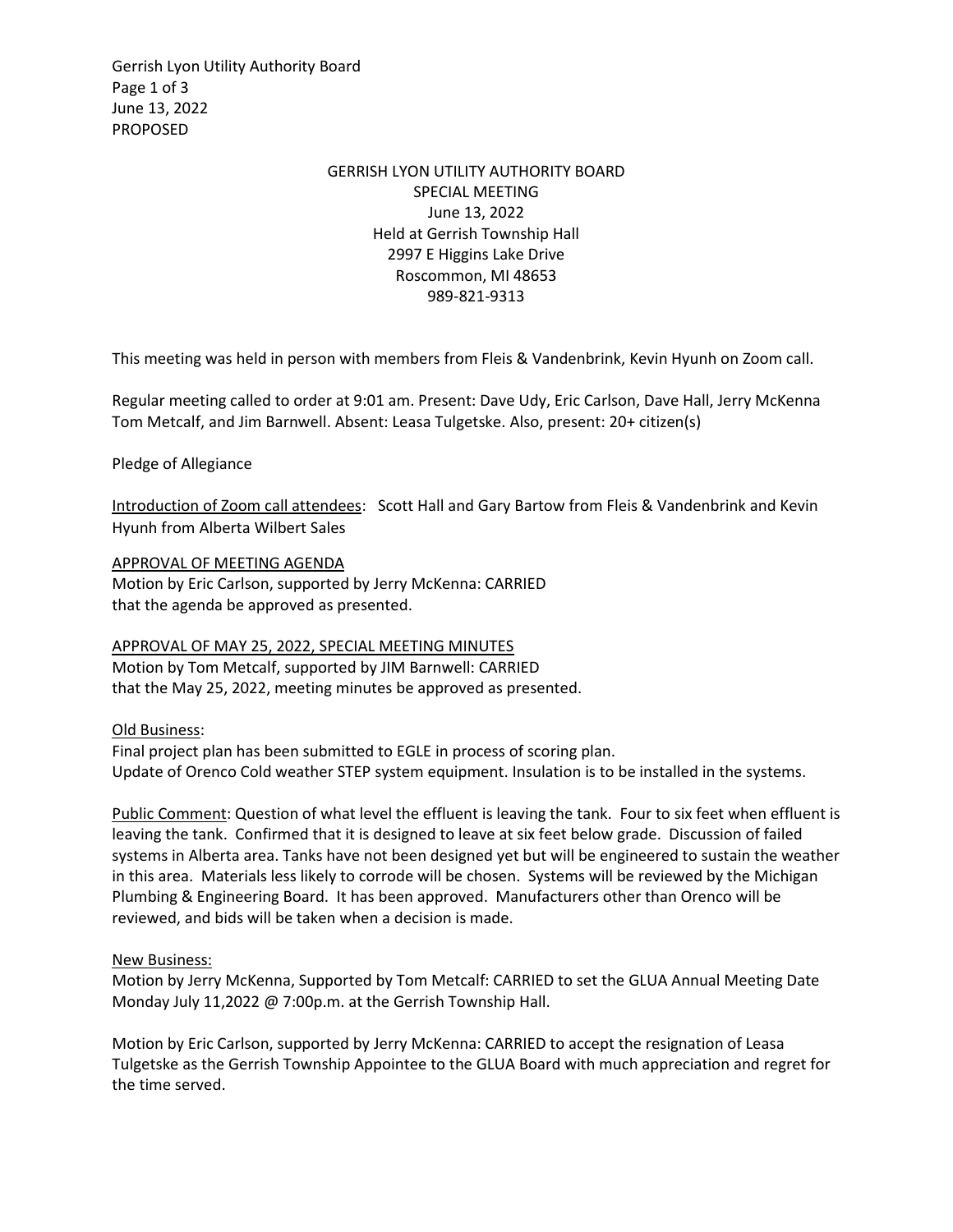Gerrish Lyon Utility Authority Board Page 3 of 3 June 13. 2022 PROPOSED

## Discussed: GLUA Proposed REU Schedule Vacant Buildable Properties

Public Comments: Concern of plastic lines cracking and tanks freezing, installation of safety systems on lids to prevent people, mainly children falling into tanks, liability of system failure who pays for it? Suggestion of a blanket insurance policy on the systems, Will anyone outside of the townships be inspecting the systems? GLUA plans to have plumbing inspectors available for this project. Resident stated that we need this for our grandkids, GLUA needs support, they are trying to help us. Request to post meeting agenda a day prior to the meeting on the website. Suggested that GLUA send a first-class letter out to all property owners to ask for their input and a yea or nea on the project. The recall is wrong, GLUA officials are doing their job, invite to a seminar at the McKenna Center on Thursday night. Lines need to be flushed if away from the dwelling for prolonged period. Do we need a septic ordinance since we do not have a sewer? We need to do something. Another stated that we need to do something thank goodness for the GLUA Board having the courage to stand up for this. There's no perfect system. We need to all come together and talk about this. Let's work together. Concerns need to be shared amicably. Let's create a group to discuss this and work together. Recall was only done to give the people a voice, we have a right to vote on this. Maybe we should just start with a sewer ordinance and see what happens.

GLUA Board Comments: Eric Carlson: When ask about a vote I meant whatever the law is. We have Act 188. You have a right to a referendum, It is being used.

Dave Hall: This is a sewer, we do not live in the city, so we cannot have the "real sewer". Central Health Department confirmed that 40% of the homes do not have a permit on file. If we want a septic ordinance let us talk about it. When it is a septic tank, the homeowner is responsible for it. With the STEP system the company is responsible for it. We went to the Canada company because of freezing concerns. We have had thirty open meetings; info is on the website.

Jerry McKenna: Thanked everyone for coming, it is good to have an open dialogue. Tom Metcalf: It was a pretty good meeting. We have a once in a lifetime chance to do what's right for our community, we have to put our hand out. We do not have an engineered system yet, will not have it if we do not get funding. Jim Barnwell: DNR letter speaks of the current impact on fisheries, hopefully this will help the O2 levels. Perhaps should consider road end run-off and fertilizers and get it off to the right authorities. Dave Udy: After the annual meeting next year's meeting dates will be published. Stating that "this is not a sewer" is fundamentally incorrect. Questions of this being unsuitable should go to the state level engineers at EGLE and the USDA.

## Announcements: NONE

Motion by Eric Carlson supported by Jerry McKenna: CARRIED that the meeting adjourns.